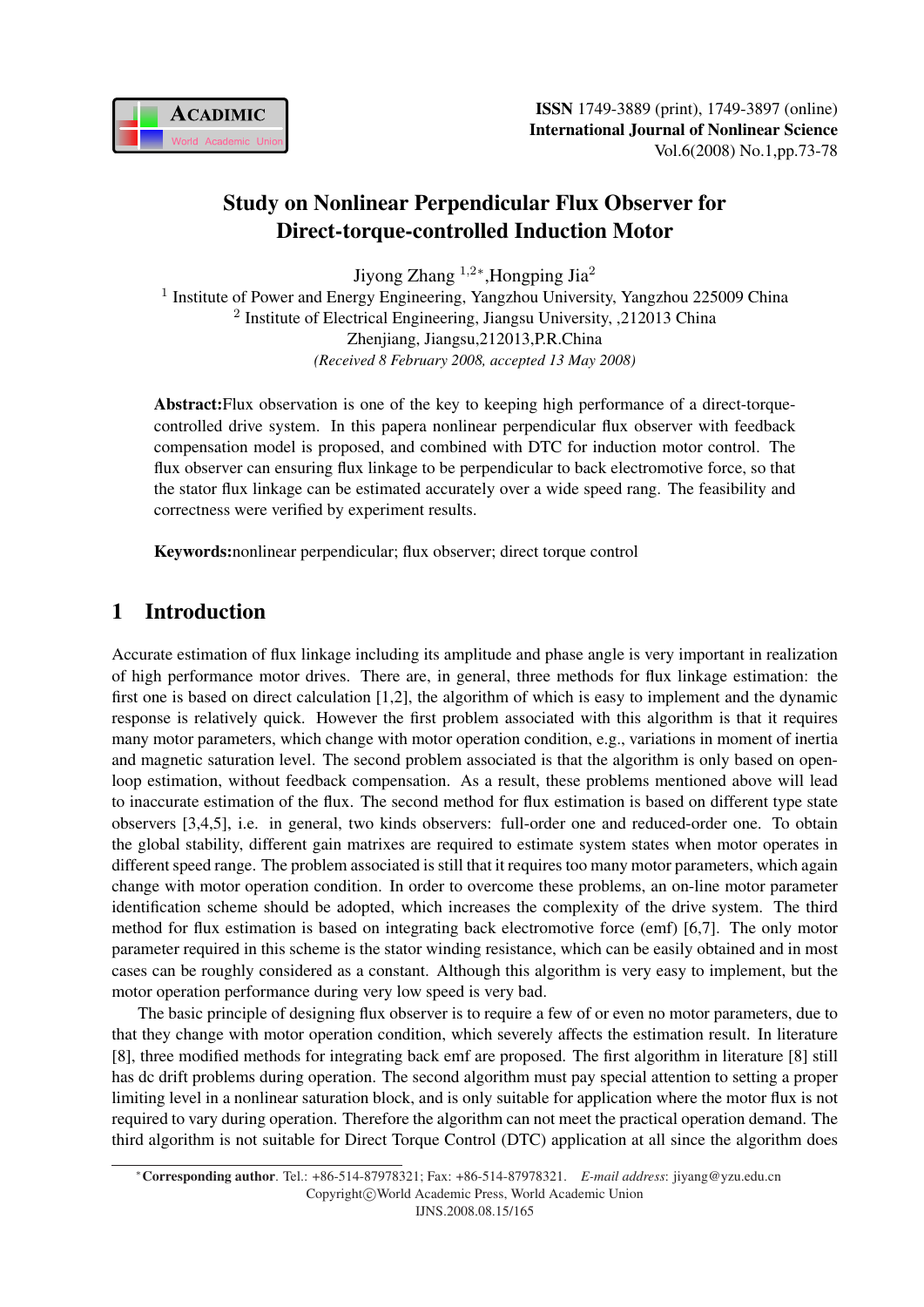not consider back emf under DTC operation as a non-continuous signal. Furthermore, both PI regulator and nonlinear saturation block are included, which increases debugging difficulties.

DTC of Induction Machine (IM) has its peculiar operation property. To obtain quickly dynamic torque response, different space voltage vectors are selected during different control period for the purpose of driving stator flux changing quickly. Therefore the space voltage vectors applied to the IM under DTC system are not continuous but discrete signals. Due to stator winding inductances, stator current is a continuous signal, and, naturally, the voltage drop across stator resistance is also continuous, which leads to a non-continuous back emf. Therefore flux estimation result via conventional flux observer is not available for DTC application. To overcome this difficulty, a new nonlinear perpendicular stator flux observer with feedback compensation, suitable for IM DTC, was proposed in this paper.

## 2 CONVENTIONAL BACK EMF INTEGRATION AND INPROVED AL-GORITHM

The conventional back emf integration approach of flux estimation can be expressed as

$$
\overrightarrow{\psi}_s = \int_0^t \left( \overrightarrow{u}_s - \overrightarrow{R} \cdot \overrightarrow{i}_s \right) d\tau \tag{1}
$$

Where  $\overrightarrow{u}_s$ ,  $\overrightarrow{i}_s$  are stator voltage vector, current vector. The algorithm is very easy to implement and the dynamic response is satisfactory, in which the only motor parameter required is the stator winding resistance. However, due to the existence of noise measured and error, flux estimation result will include dc flux component, and thus stator flux locus is not a circle centered at origin, which leads to dc current component and severely affects motor operation. Furthermore, whether initial flux vector is estimated accurately or not also affects flux estimation.

A simple method to remove the dc component from estimated flux, caused by pure integration algorithm, is to filter calculating results of  $(1)$  by a high-pass filter, which can be illustrated by Fig.1.



Figure 1: High-pass filter of flux linkage

In the Fig.1,  $\vec{e_s} = \vec{u}_s - R \vec{i}_s$  is the measured back emf;  $\vec{\psi}_{so}$  is the estimating flux. By combination of the pure integrator block and high-pass filter block in Fig.1 together, a low-pass filter is formed, as shown in Fig.2.



Figure 2: Low-pass filter of back emf

Fig.2 can be expressed as

$$
\overrightarrow{\psi}_{so} = \frac{1}{s + \omega_c} \overrightarrow{e_s}
$$
 (2)

*IJNS email for contribution:* editor@nonlinearscience.org.uk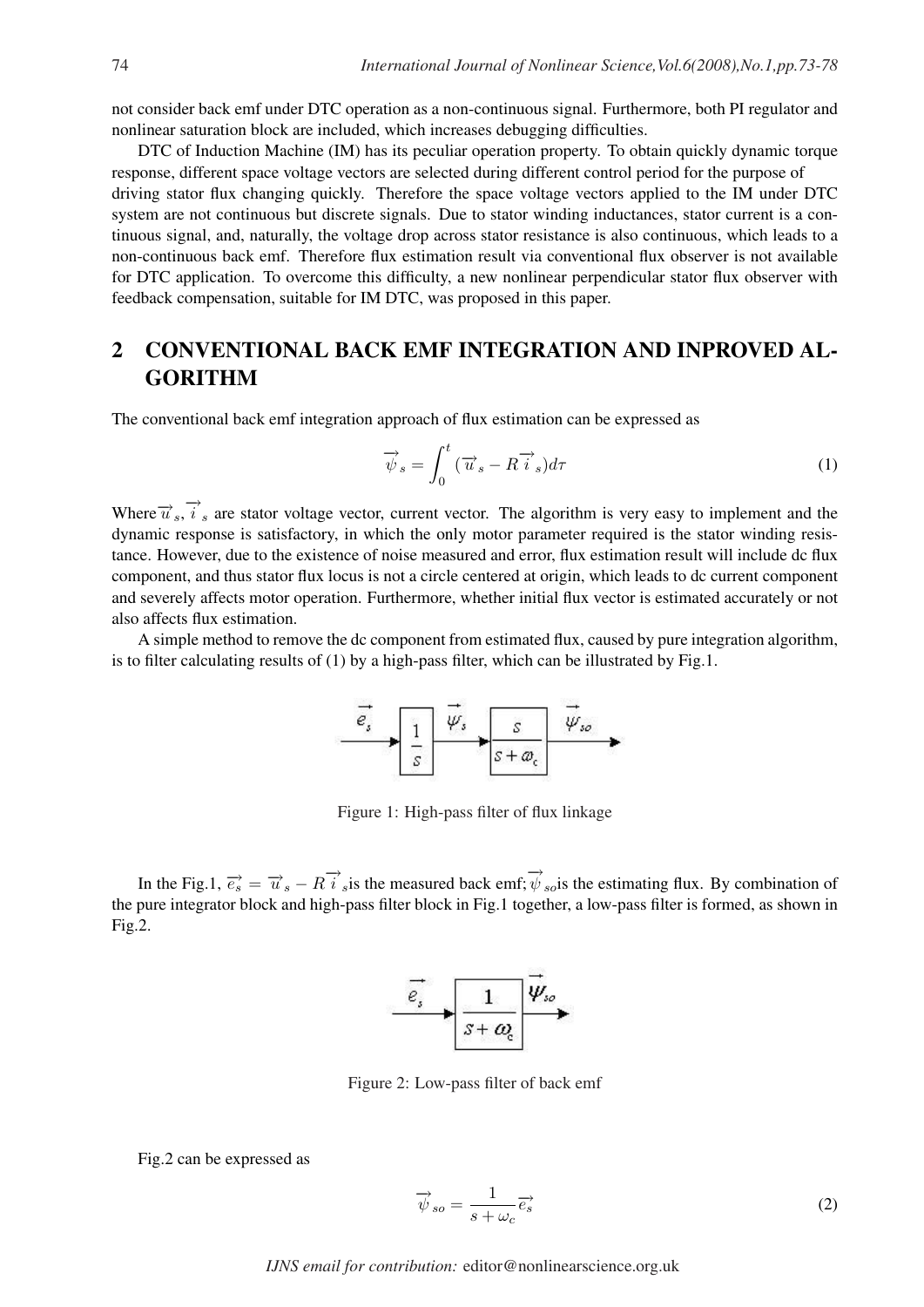where  $\omega_c = 1/\tau$  is the cut-off frequency,  $\tau$  is the time constant, which directly affects attenuation speed of the dc flux component. Fig.2 illustrates the estimated flux can be acquired by simply getting the back emf pass through a one-order low-pass filter.

Amplitude and phase response of the one-order high-pass filter are expressed as

$$
|G(j\omega)| = \frac{\tau\omega}{\sqrt{1+(\tau\omega)^2}} \quad , \angle G(j\omega) = \frac{\pi}{2} - \arctan\omega\tau \tag{3}
$$

Equ.(3) shows that when the frequency of the stator flux is very high, the amplitude attenuation and phase shift are not serious, and the flux can be estimated accurately, thus the motor operation behavior is good. But if the motor operates at an extremely low speed, the flux amplitude attenuation and phase shift become very serious which leads to inaccurate estimation of flux and deteriorating DTC operation performance. Therefore the amplitude and phase of the flux must be well compensated during low speed operation, as illustrated in Fig.3



Figure 3: flux observer with low-pass compensation

In Fig.3,  $\overrightarrow{\psi}_s$ ,  $\overrightarrow{\psi}_s h$ ,  $\overrightarrow{\psi}_s l$ ,  $\overrightarrow{\psi}_s o$  are real flux, high-pass filter output flux, low-pass filter output flux and flux estimation value, respectively. During digital control period, the process shown in Fig.3 should be expressed in a discrete form as

$$
\overrightarrow{\psi}_{so} = \overrightarrow{\psi}_{s} \frac{s}{\omega_{c} + s} + \frac{\omega_{c}}{\omega_{c} + s} \overrightarrow{\psi}_{so(k-1)}
$$
\n(4)

where  $\overrightarrow{\psi}_{s}o(k-1)$  is the flux estimation value at the previous period. Only if  $\overrightarrow{\psi}_{so(k-1)} \approx \overrightarrow{\psi}_{so}$ , then  $\overrightarrow{\psi}_{so} =$  $\vec{v}_s$ , which means the flux can be estimated accurately. However, under DTC operation, quite different space voltage vectors are selected during two adjacent control periods to obtain quickly dynamic torque response, which will cause considerable phase difference for these two voltage vectors, i.e.,  $\overrightarrow{\psi}_{so(k-1)} \neq \overrightarrow{\psi}_{so}$ ,  $\overrightarrow{\psi}_{so} \neq \overrightarrow{\psi}_s$ . To solve the problem of inaccurate flux estimation mentioned above, a new flux observer with one-order low-pass filter and compensation should be put forward to ensure flux accurate estimation for IM DTC application.

### 3 NONLINEAR PERPENDICULAR FLUX OBSERVER WITH FEEDBACK **COMPENSATION**

The flux estimation algorithm suitable for PMSM DTC application can be formulated as

$$
\overrightarrow{\psi}_{so} = \frac{\overrightarrow{e_s}}{s + \omega_c} + \frac{\omega_c}{s + \omega_c} z \tag{5}
$$

where z is feedback compensation flux. If  $z=0$ , equ.(5) performs one-order low-pass function, as shown in Fig.1; if  $z = \overline{\psi}_{so}$ , equ.(5) performs pure integration function. As a result, if z is properly chosen, the proposed new flux observer will possesses better performance than those algorithms mentioned above. Parameter z can be expressed as

$$
Z = s_{com} \overrightarrow{\psi}_{so} \tag{6}
$$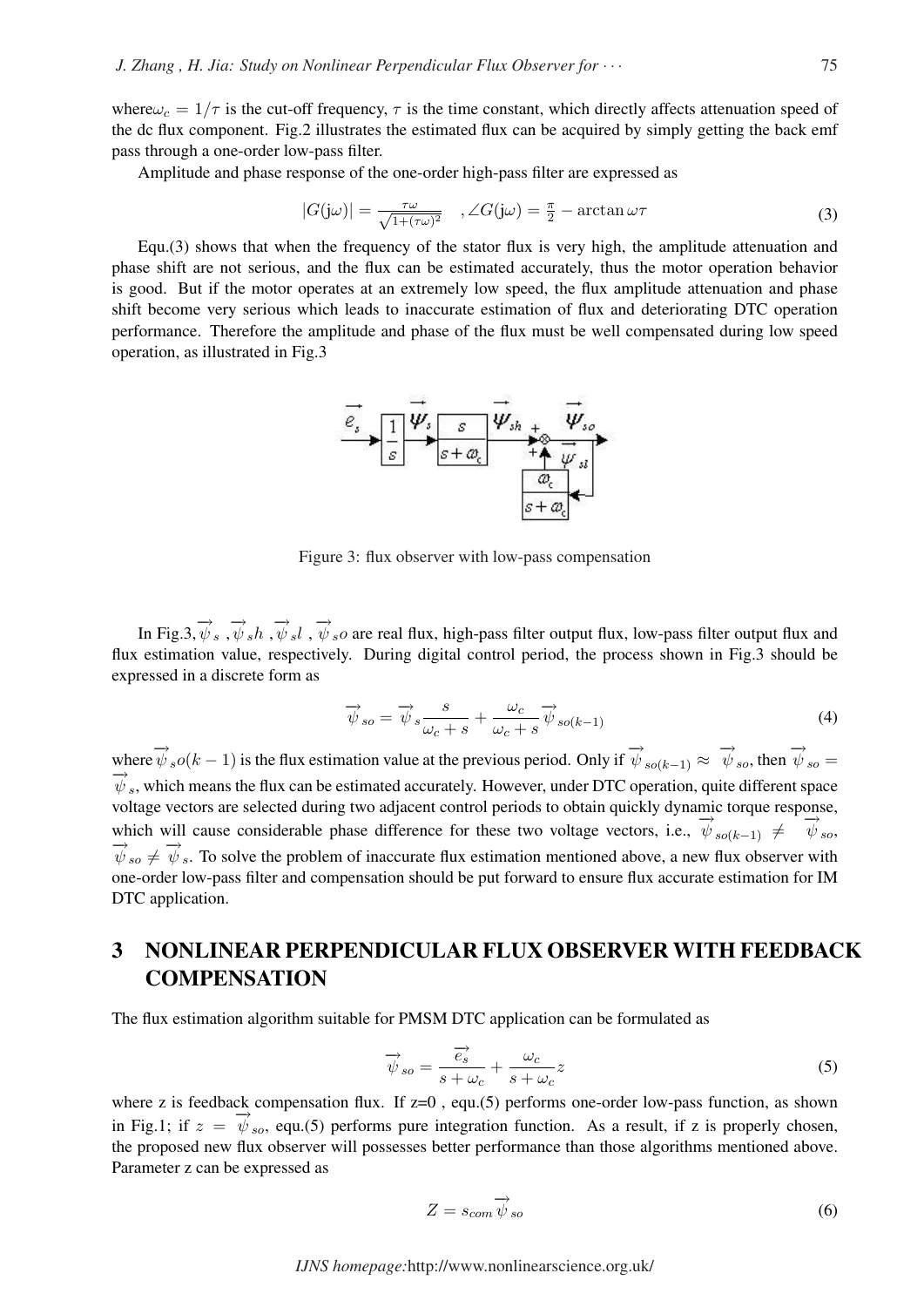where  $s_{com}$  is the flux compensation coefficient, determined by perpendicular degree of  $\overrightarrow{\psi}_{so}$  with  $\overrightarrow{e_s}$ , and can be further expressed as

$$
s_{com} = \frac{e_{\alpha} \cdot \psi_{\alpha o} + e_{\beta} \cdot \psi_{\beta o}}{|e_{s}^{2}| \cdot |\overrightarrow{\psi_{so}}|}
$$
(7)

where  $e_\alpha$ ,  $e_\beta$ are two components of  $\vec{e}_s$  in the two-phase stationary reference reframe. Accordingly,  $\psi_{\alpha o}$ ,  $\psi_{\beta o}$ are the corresponding components of  $\overrightarrow{\psi}_{so}$ . The numerator of (7) represents dot product of  $\overrightarrow{\psi}_{so}$  and  $\overrightarrow{e_s}$ , and the denominator represents product of their amplitude. Therefore,  $s_{com}$  is the cosine of angle between vector  $\overline{\psi}_{so}$  and  $\overline{e_s}$ , which should be a continuous value. However during IM DTC operation,  $e_{\alpha}$ ,  $e_{\beta}$  are non-continuous signals, which makes it impossible to obtain a continuous  $s_{com}$  directly via (7). Therefore, a low-pass filter block could be set behind the back emf block to make the back emf continuous which is essential for calculating dot product of flux and back emf vector. However this measure will cause back emf to have a phase shift. To balance or compensate this phase shift, the same low-pass filter block must be set behind the flux estimator as well to hold the same phase shift as back emf, and the corresponding quantities $e'_\alpha$ ,  $e'_\beta$  and  $\psi'_{\alpha o}$ ,  $\psi'_{\beta o}$  can then obtained. After such processing, equ.(7) can be rewritten as

$$
s_{com} = \frac{e'_{\alpha} \cdot \psi'_{\alpha o} + e'_{\beta} \cdot \psi'_{\beta o}}{\left| \overrightarrow{e'_s} \right| \cdot \left| \overrightarrow{\psi'_{so}} \right|} \tag{8}
$$

which will be used to judge the perpendicular degree of flux with emf. Consequently[10], a new nonlinear perpendicular flux observer with feedback compensation, suitable for IM DTC application, is formed as shown in Fig.4,



Figure 4: Nonlinear perpendicular flux observer

In Fig.4 it is clearly shown that the amplitude  $|\psi_{so}|$  and phase angle  $\theta$  of the estimated stator flux during the previous period is obtained after the K/P (Cartesian to Polar) transformation, the amplitude of feedback compensation flux z is successively obtained by implementing  $s_{com} \times |\psi_{so}|$  and, finally, the compensation flux  $z_\alpha$ ,  $z_\beta$ , which is obviously determined by perpendicular degree of back emf with flux vector, is obtained by implementing inverse transformation P/K (Polar to Cartesian).

If the flux is perpendicular to back emf, the angle  $\theta$  between them should be in 90 electrical degrees and accordingly the cosine value will be zero, i.e.,  $s_{com} = 0$ ,  $z_{\alpha} = 0$ ,  $z_{\beta} = 0$ , no compensation flux required,

*IJNS email for contribution:* editor@nonlinearscience.org.uk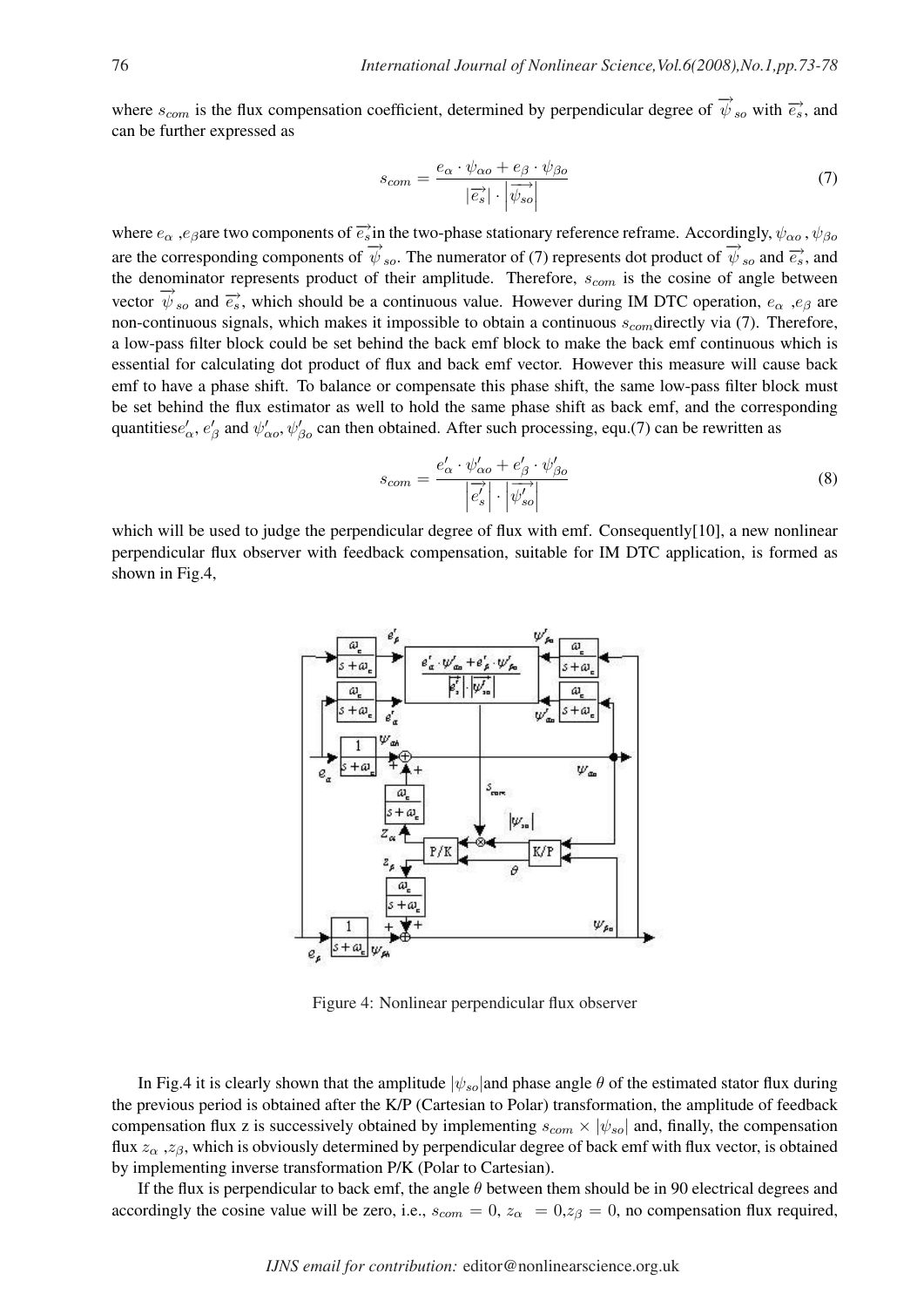which means the flux linkage has been estimated accurately. Otherwise, if the flux is not perpendicular to back emf,  $s_{com} \neq 0$ ,  $z_{\alpha} \neq 0$ ,  $z_{\beta} \neq 0$  will occur, which indicates that flux estimation is not accurate and flux compensation must be applied. Therefore the proposed observer is capable of ensuring flux linkage to be perpendicular to back emf and the stator flux linkage can then be estimated accurately over a wide speed range. Besides, this observer is very simple in structure, neither PI regulator nor nonlinear saturation limiter block included, robust to motor parameter uncertainty, suitable for application where the motor flux is required to vary or not to vary during operation and easy to implement in the practical application.

#### 4 EXPERIMENTAL STUDY

The proposed observer was successfully implemented in a 1.1 kw IM setup via a digital signal processor (TMS320F240 DSP). Motor Parameters: p=2, n=1500r/min,Rs=5.739Ω,Rr=3.421Ω, Lm=0.363H, Lr=Ls= 0.386H ,Fig. 5∼7 show the experimental results when motor runs at a wide range from extremely low speed to the rated speed. Fig. 5 shows the stator flux, torque and speed response at extremely low speed of 15 r/min with load torque of 5 N.m, and the motor operates quite well. Fig.6 shows the stator flux, torque and speed response at low speed of 125 r/min, from which it can be seen that the sine degree of flux waveform is improved with increase of speed. Fig.7 shows the stator flux, torque and speed response at the rated speed 1000 r/min. Fig.8 shows torque response and enlarged torque response, which demonstrates that the torque can track the reference quickly, and the response time is only 1.2 ms. Hence, the IM DTC system using the proposed new observer not only operates well over a wide speed range, but also holds the merit of quickly dynamic torque response which is inherent for DTC, and robustness to parameter uncertainty.



Figure 5: Flux linkage, Torque and Speed response at the speed of 15 r/min and load torque of 5 N.m.





Figure 6: Flux linkage, Torque and Speed response at the speed of 125 r/min and load torque of 5 N.m





Figure 7: Flux linkage, Torque and Speed response at the speed of 1000 r/min and load torque of 5 N.m